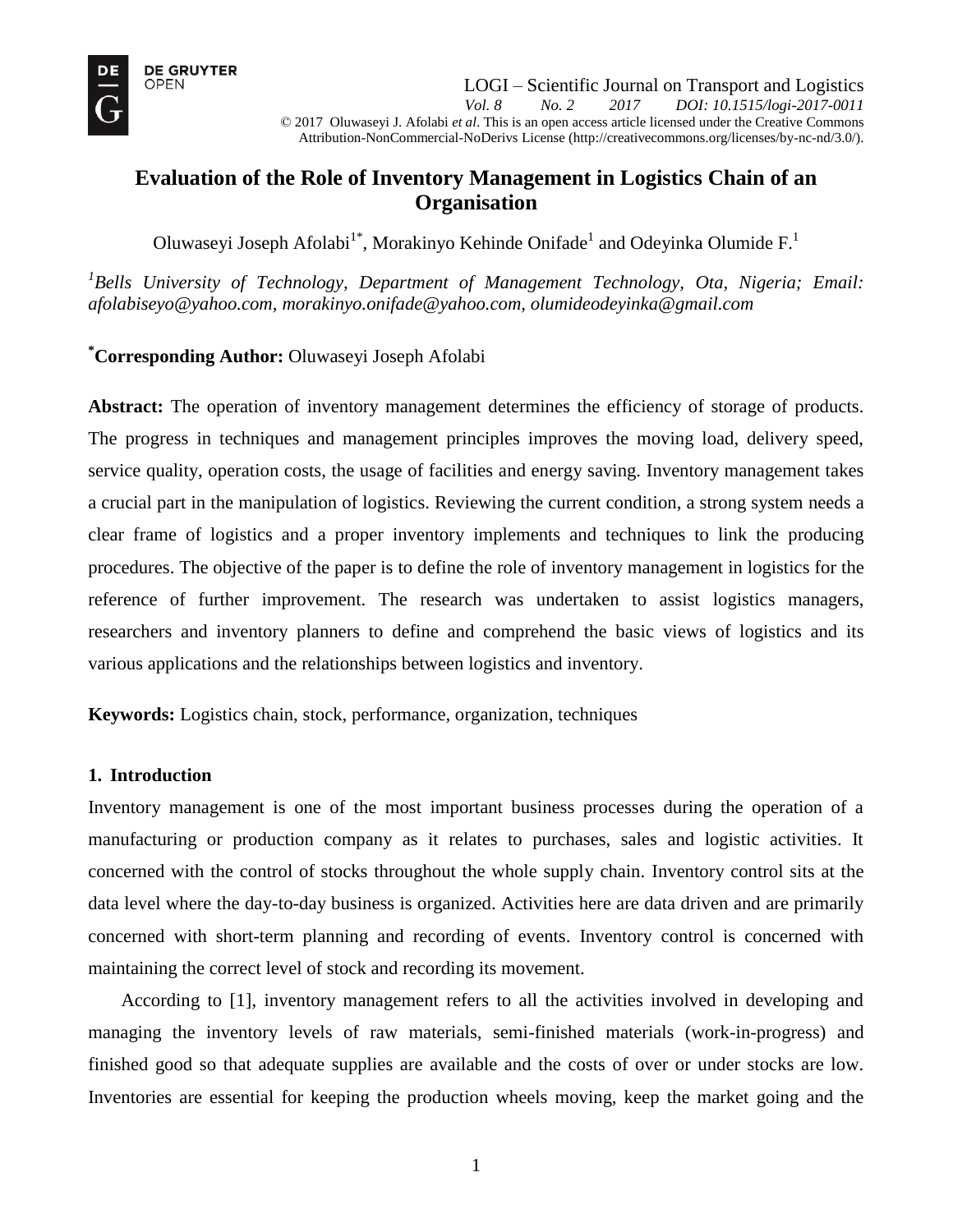distribution system intact. They serve as lubrication and spring for the production and distribution systems of organizations.

Inventory is essential to organization for production activities, maintenance of plant and machinery as well as other operational requirements. This results in tying up of money or capital which could have been used more productively. The management of an organization becomes very concerned if inventory stocks are high. This therefore calls for its close scrutiny by management. Management is very critical about any shortage of inventory items required for production. Any increase in the redundancy of machinery or operations due to shortages of inventory may lead to production loss and its associated costs.

In a manufacturing system, even for a very complicate and flexible process of different products, the physical arrangement and capabilities of machines usually determines how production control should operate. The machines are not specified only for one task and the different tools need to be set up every time when the work changes [2].

Managing supply chain cost is the most important aspect of an organization; to achieve this, an organization has to employ qualified professional who understand inventory management techniques.

#### **2. Overview of Logistics**

[3] defined that logistics is 'part of the supply chain process that plans, implements, and controls the efficient, effective forward and reverse flow and storage of goods, services, and related information between the point of origin and the point of consumption in order to meet customers' requirements'. Logistics describes the entire process of materials and products moving into, through, and out of firm. Inbound logistics covers the movement of material received from suppliers. Materials management describes the movement of materials and components within a firm. Physical distribution refers to the movement of goods outward from the end of the assembly line to the customer.

The commonality of the recent definitions is that logistics is a process of moving and handling goods and materials, from the beginning to the end of the production, sale process and waste disposal, to satisfy customers and add business competitiveness. It is 'the process of anticipating customer needs and wants; acquiring the capital, materials, people, technologies, and information necessary to meet those needs and wants; optimising the goods- or service-producing network to fulfill customer requests; and utilizing the network to fulfill customer requests in a timely way' [4]. Simply to say, 'logistics is customer-oriented operation management'.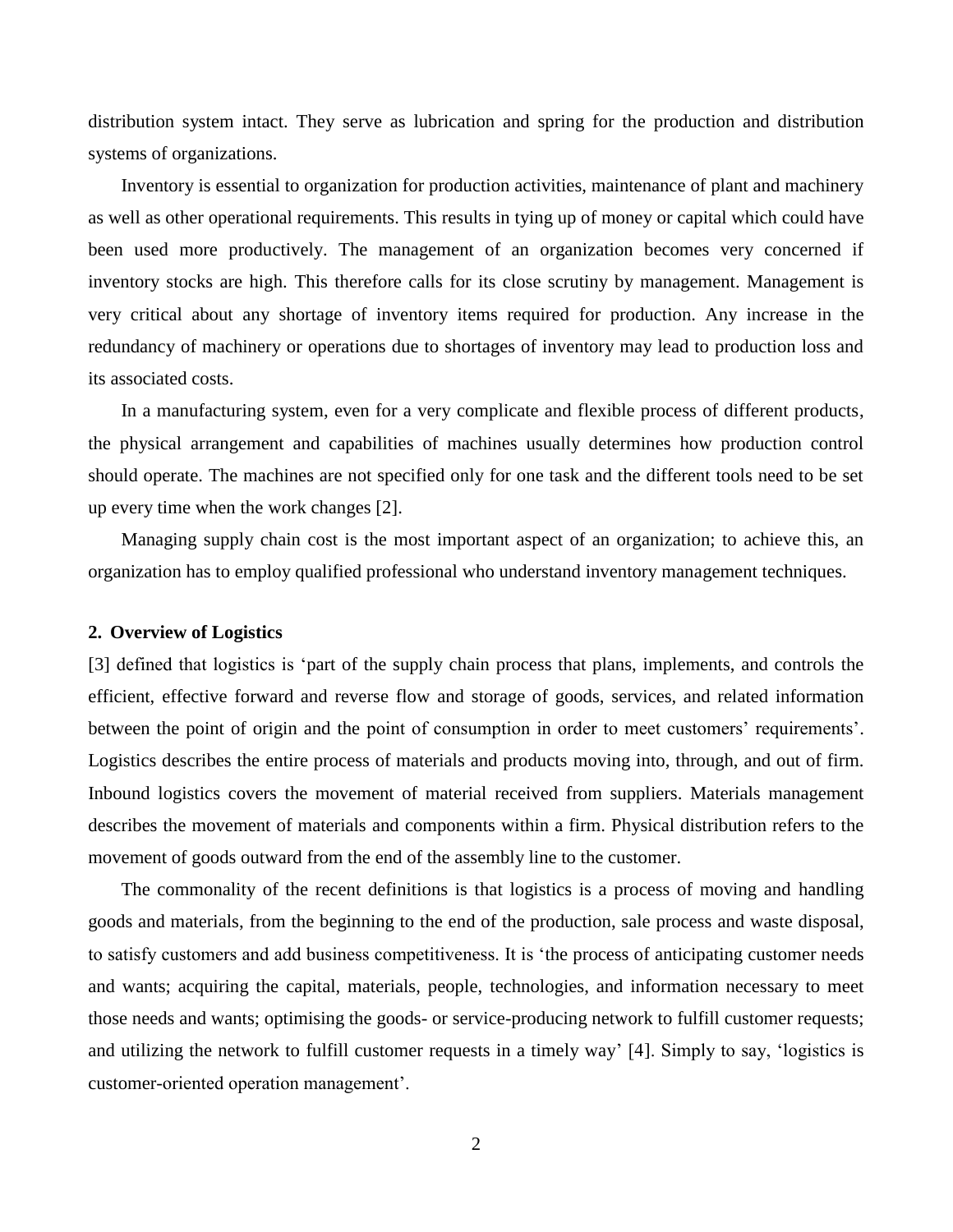#### **3. Conceptual Framework**

The essence of inventory management is to augment business operations so as to ensure effective flow of goods, products, and services [5]. In this context, 'inventory' is the aggregate list of items; a quantity of goods in stock or stock of the product which an organization is producing for sale and the components that make the sale. 'Stock' consists of a wide range of goods or materials – stationery, office equipment, plant, machinery, consumables, etc. available for use or sale.

# **3.1 Types of Inventory**

Inventory can be classified into three types which include;

- i. **Raw material inventory:** This includes all items purchased by an organization for processing. For instance, Flour, yeast, eggs etc. are all part of raw materials inventory of a confectionary organization.
- ii. **Work-In-Progress Inventory:** This is an intermediate stage of raw material inventory that is yet to be finished by the plant to enter into another stage of processing. These are materials that have been partly processed but are yet uncompleted.
- iii. **Finished Goods Inventory:** This is the stock of finished goods. These could be stock of goods awaiting shipment or in the warehouse, the level of finished goods stock is a matter of co-ordination between the production and sales departments of the organization.

### **3.2 Storage and Warehousing**

Warehousing is one of the main spheres of logistics. The very broad meaning of it is storage of finished goods or materials (raw and components) for manufacturing, agricultural or commercial purposes. In fact, warehousing contains numerous functions, like acceptance of products (loading, unloading), inspection, and "proper storage". It is the whole system (warehouse management system) that includes warehouse infrastructure, tracking systems and communication "between product stations". One of the most sustainable trends in storage solutions is the "Just in Time technique". It means product delivery directly from supplier to producer without warehousing. But this system has quite limited application as the distances between intermediaries are growing with the globalization process of the world economy. Modern logistics cannot survive without warehousing service, but various sustainable modifications of warehousing infrastructure can be introduced.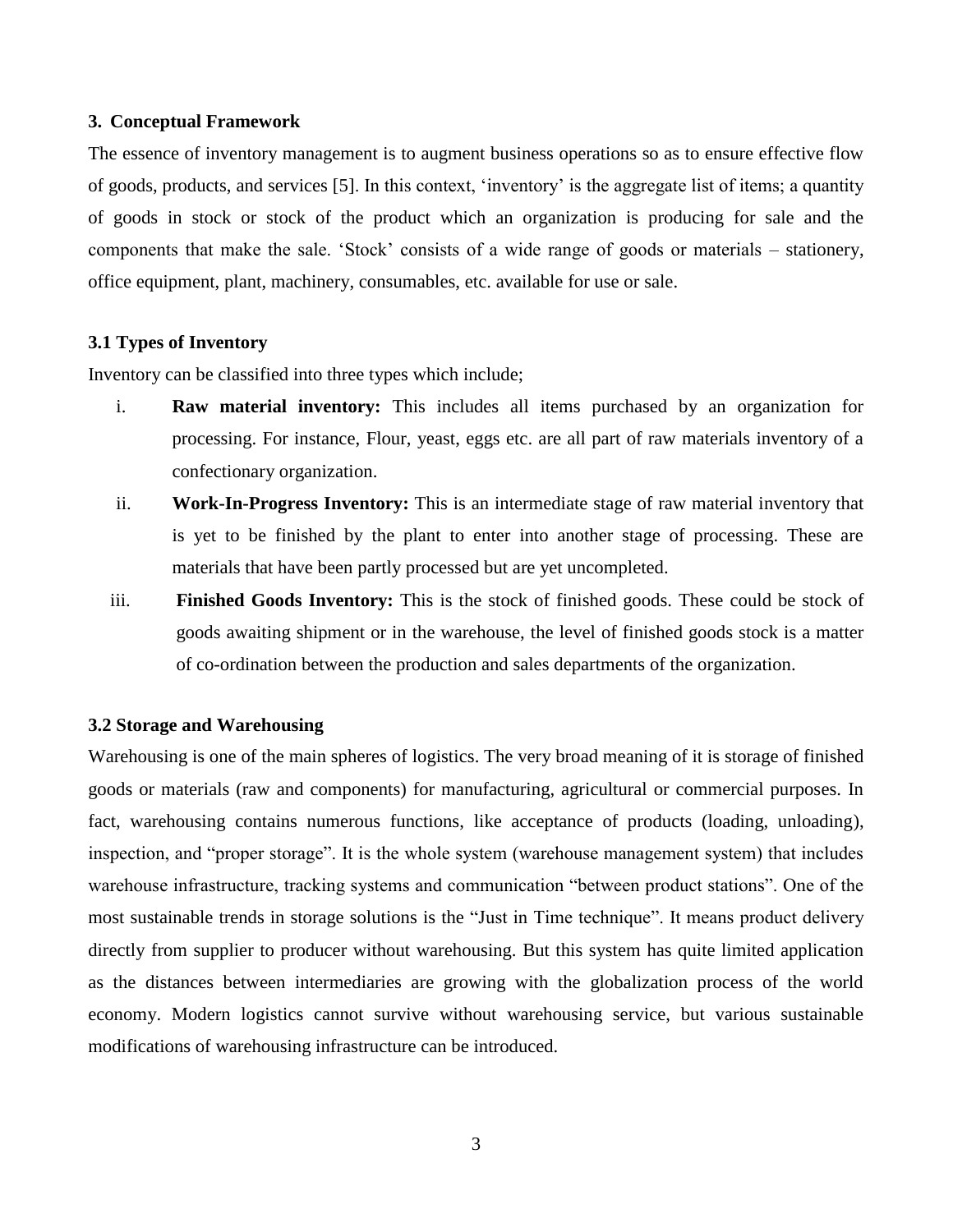#### **4. Organizational Logistics Chain Performance**

Inventory management techniques and organizational supply chain performance need to be looked into keenly to avoid organizations use of huge chunk of its budget on holding inventory. It should ensure that customers are satisfied with its services by providing feedback and ensuring the concept of time, place and costs are maintained at optimal levels. Hence, the total cost model needs to be balanced by ensuring purchase costs, ordering costs and holding costs are minimal so that the firm can reap good profits or it maintains its budgetary allocation [6].

Managing supply chain cost is the far most important aspect of an organization and to achieve this, an organization has to bring on board qualified professional who understand the technical background of inventory management. Supply chain management need to be highly enhanced in the modern world because firms are engaging each other with high level of competition. Efficiency is required and to achieve this, highly qualified staff should be hired and utilize the latest technology such as the use of Enterprise Resource Planning (ERP) and Material Requirement Planning (MRP). By so doing, organization performance will be achieved when the staff fully understands how to apply inventory management techniques which will necessitate demand planning, forecasting and location.

The main objective of inventory management is to minimize the total cost of relevant costs to ensure profitable operations as well as maximize the customer service level. To be specific, the objective of inventory control include: to ensure adequate supply of products to customer and avoid shortages as far as possible; to make sure that the financial investment in inventories is minimum (*i.e.,*  to see that the working capital is blocked to the minimum possible extent); efficient purchasing, storing, consumption and accounting for materials is an important objective; to maintain timely record of inventories of all the items and to maintain the stock within the desired limits; to ensure timely action for replenishment; to provide a reserve stock for variations in lead times of delivery of materials; to provide a scientific base for both short-term and long-term planning of materials.

# **5. Inventory Management Techniques**

Inventory management techniques are extremely important for business operations because their success and cost reduction of the firm's expenditure necessitate improved supply chain performance and knowledge to the employees. These techniques are critical and knowledge in them is highly desirable thus, managers and procurement staff need to be able to apply the techniques for the benefit of the organization.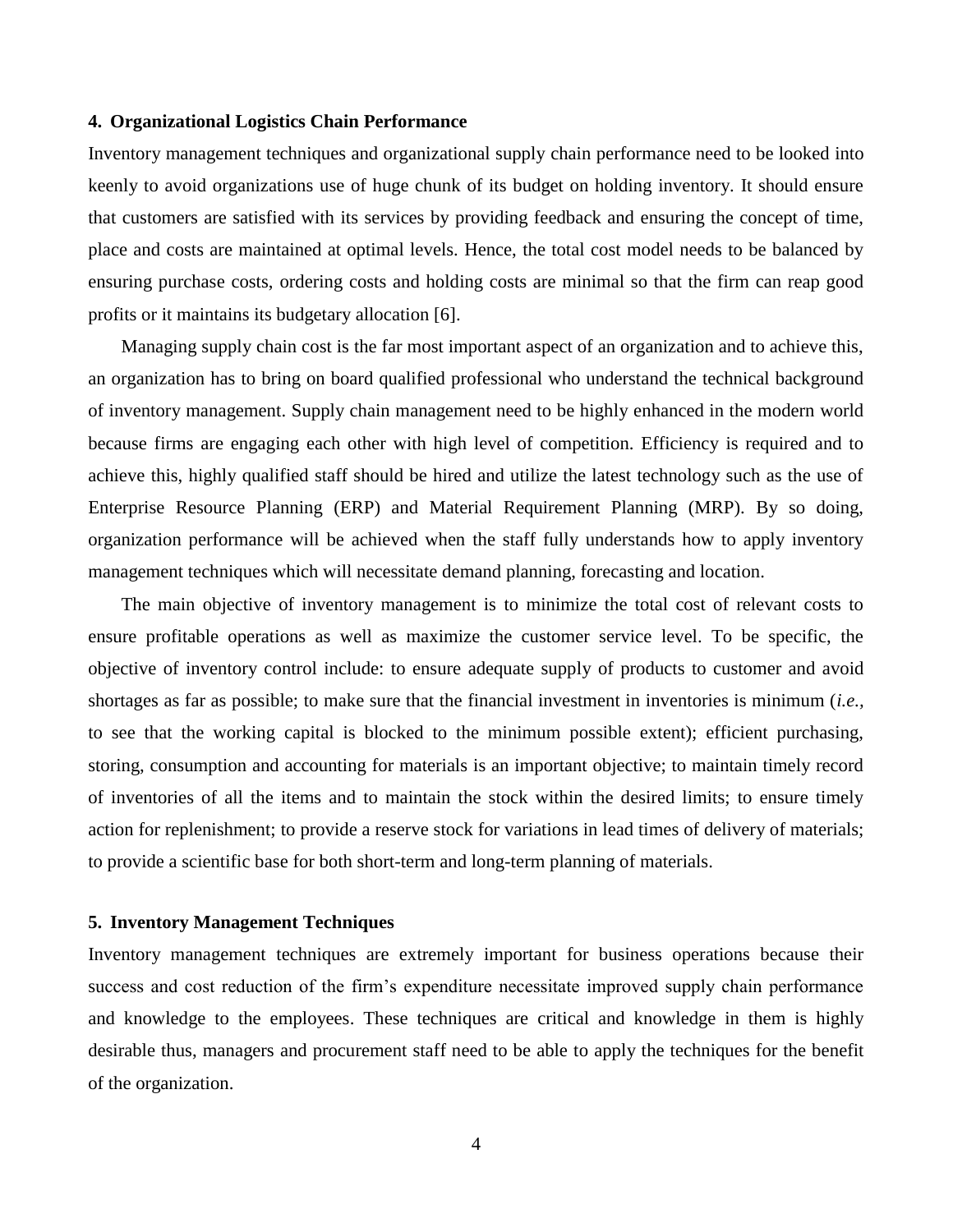#### **5.1 Economic Order Quantity**

The Economic Order Quantity (EOQ) model of inventory management is used to mark the optimum size of delivery and to choose the cheapest deliverer which guarantees minimization of total costs of investments in inventories. EOQ model is a technique that determines the optimal amount of inventory to order each time the inventory of that item is depleted [7]. The Economic Order Quantity (EOQ) model considers the trade-off between ordering cost and storage cost in choosing the quantity to use in replenishing item inventories. A larger order-quantity reduces ordering frequency and hence ordering cost, but requires holding a larger average inventory, which increases holding costs. On the other hand, a smaller order-quantity reduces average inventory, but requires more frequent ordering and higher ordering costs.

The EOQ model makes the following assumptions:

- Demand is constant and known with certainty.
- Depletion of stock is linear and constant.
- No discount is allowed for quantity purchases.
- The time interval between placing an order and receiving delivery is constant.

# **5.2 Vendor-Managed Inventory (VMI)**

Under the VMI technique, significant gains can be made through transparent collaboration with credible vendors of critical inventories, especially in large-sized production management. VMI enables the vendor in a vendor/customer relationship to plan, monitor, and control inventory for their customers, with the vendor taking responsibility for managing the inventory within specific levels previously agreed upon, while the customer concentrates on improving demand accuracy. The customer-organization relinquishes the order-making responsibilities in exchange for timely inventory replenishment that ultimately works towards increasing overall capacity planning and institutional efficiency. Mathematical models can be developed such that the total cost of the inventory management system (vendor's and buyer / customer costs) is minimized.

# **5.3 Just-In-Time**

As the name implies, JIT is a model that attempts to replenish inventory for organizations just when the inventory is required. It will be the preferred method for very expensive inventory items, that is, items with relatively higher purchase price, holding costs or ordering cost, but low levels of demand. The model attempts to avoid excess inventory and its associated costs. As a result, organizations receive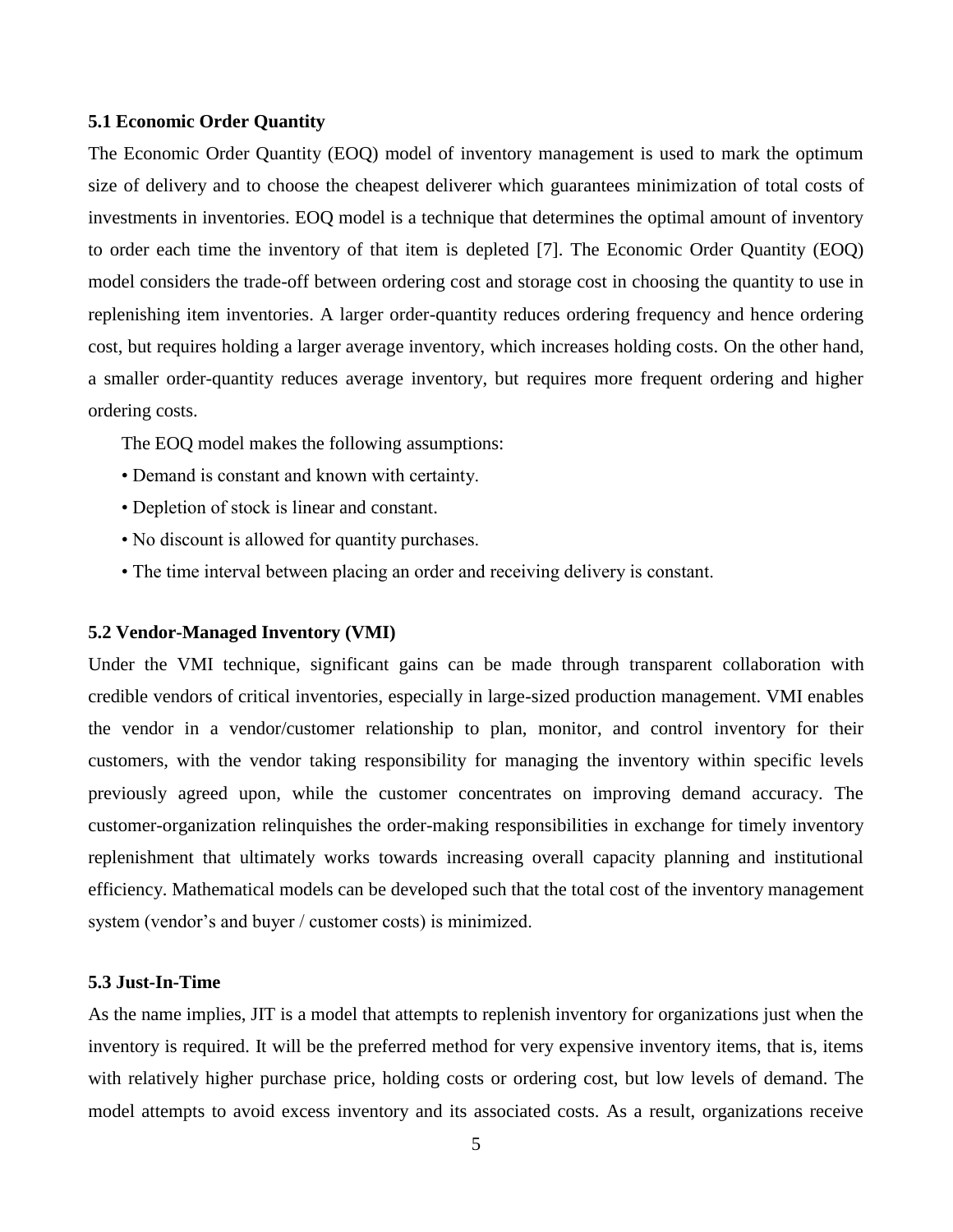inventory only when the need for more stock is approaching. For JIT approach to succeed, a crucial requirement is to ensure timely delivery by the vendor. This is to avoid expensive and irreparable business downtimes occasioned by any delay in inventory delivery.

Just-in-time, as an evolving area in scheduling, aims to improve return on investment by reducing in-process inventory and associated carrying costs. As a production scheduling strategy, JIT is indicated in single and parallel machines environments while it is beginning to be considered in the flow shop machine environment [8].

# **5.4 Activity Based Costing Analysis**

[9] agree that having inventory in your store has an added advantage for the organization since customers will be satisfied instantly leading to improved performance rating. With inventory in your warehouse, an organization has the advantage of timely delivery and stock out are not experienced. Thus, organizations need to ensure that they have adequate stock for their operations and distribution. One way they can achieve this is through the "Pareto Analysis" also known as Activity Based Costing (ABC) analysis. The ABC system is a widely used classification technique to identify various items of inventory for purposes of inventory control.

On the basis of unit cost involved, the various items are classified into 3 categories:

- A, consisting of items with the large investment,
- C, with relatively small investments but fairly large number of items and
- $\bullet$  B, which stands mid-way between category A & C.

Category A needs the most rigorous control, C requires minimum attention and B deserves less attention than A but more than C.

Steps for implementation of ABC analysis are,

- a) Classify the items of inventories determining the expected use in units and the price per unit for each item.
- b) Determine the total value for each item by multiplying the expected units by its unit price.
- c) Rank the items in accordance with the total value, giving first rank to the items with highest total value and so on.
- d) Compute the ratio (percentages) of number of units of each item to total units of all items and the ratio of total value of each item to total value of all items.
- e) Combine items on the basis of their relative value to form three categories A, B and C.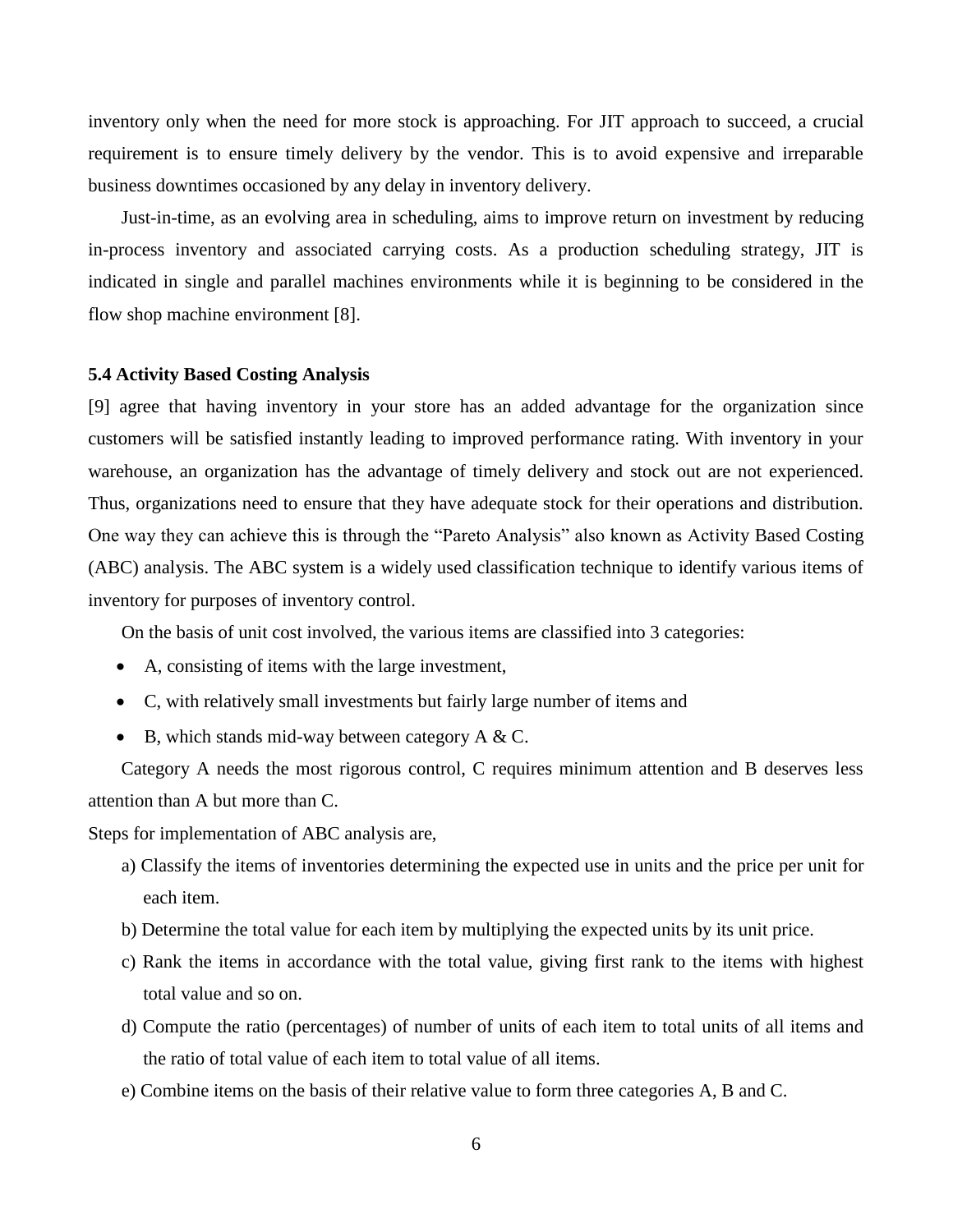| <b>Particulars A item</b> | A item             | <b>B</b> item     | C item     |
|---------------------------|--------------------|-------------------|------------|
| Control                   | Tight              | Moderate          | Loose      |
| Requirement               | <b>Exact Close</b> | <b>Exact Some</b> | Estimated  |
| Check                     | Regular            | Some              | Little/No  |
| Expenditure               | Industrial         | Individual        | Group/None |
| Posting                   | Low                | Medium            |            |
| <b>Safety Stock</b>       | High               |                   | Rare       |

**Table 1** Activity Based Costing. Source: authors

# **5.5 Theoretical Proposition**

It is expected that the application of Economic Order Quantity, Marginal Analysis, Just-in-Time, Simulation, Order batching, Vendor Managed Inventory and ABC Analysis will improve company performance. As the organisation staff understands the strengths of having these techniques, then the unnecessary costs incurred will be avoided. Therefore, the techniques will improve performance in the following ways:

| N <sub>0</sub>          | <b>Inventory Management</b><br><b>Techniques</b> | How Performance Improvement will be<br>achieved                                                                                                       |
|-------------------------|--------------------------------------------------|-------------------------------------------------------------------------------------------------------------------------------------------------------|
| $\mathbf{I}$            | <b>Economic Order Quantity</b>                   | Ability to know how much and when to<br>replenish inventory                                                                                           |
| $\overline{\mathbf{h}}$ | <b>Marginal Analysis</b>                         | Reduce loss for inventory that is perishable<br>within a short period of time by ensuring<br>they are ordered at the right time.                      |
| iii                     | Just-in-time                                     | Ordering inventory when they are required<br>thus reducing storage/holding costs                                                                      |
| iv                      | Simulation                                       | Capability of laying out<br>inventory<br>management plans for the organization                                                                        |
| $\mathbf{V}$            | <b>Order Batching</b>                            | Minimizing<br>unnecessary<br>on<br>costs<br><sub>on</sub><br>transport                                                                                |
| vi                      | <b>Vendor Managed Inventory</b>                  | Improving<br>inventory<br>on<br>management<br>systems by engaging outsourced suppliers to<br>management inventory monitoring<br>and<br>replenishment. |
| vii                     | <b>ABC</b> Analysis                              | The organization is able to account for each<br>inventory according to its classification and<br>this can be achieved through the Pareto<br>analysis. |

**Table 2** Inventory Management Techniques. Source: [12]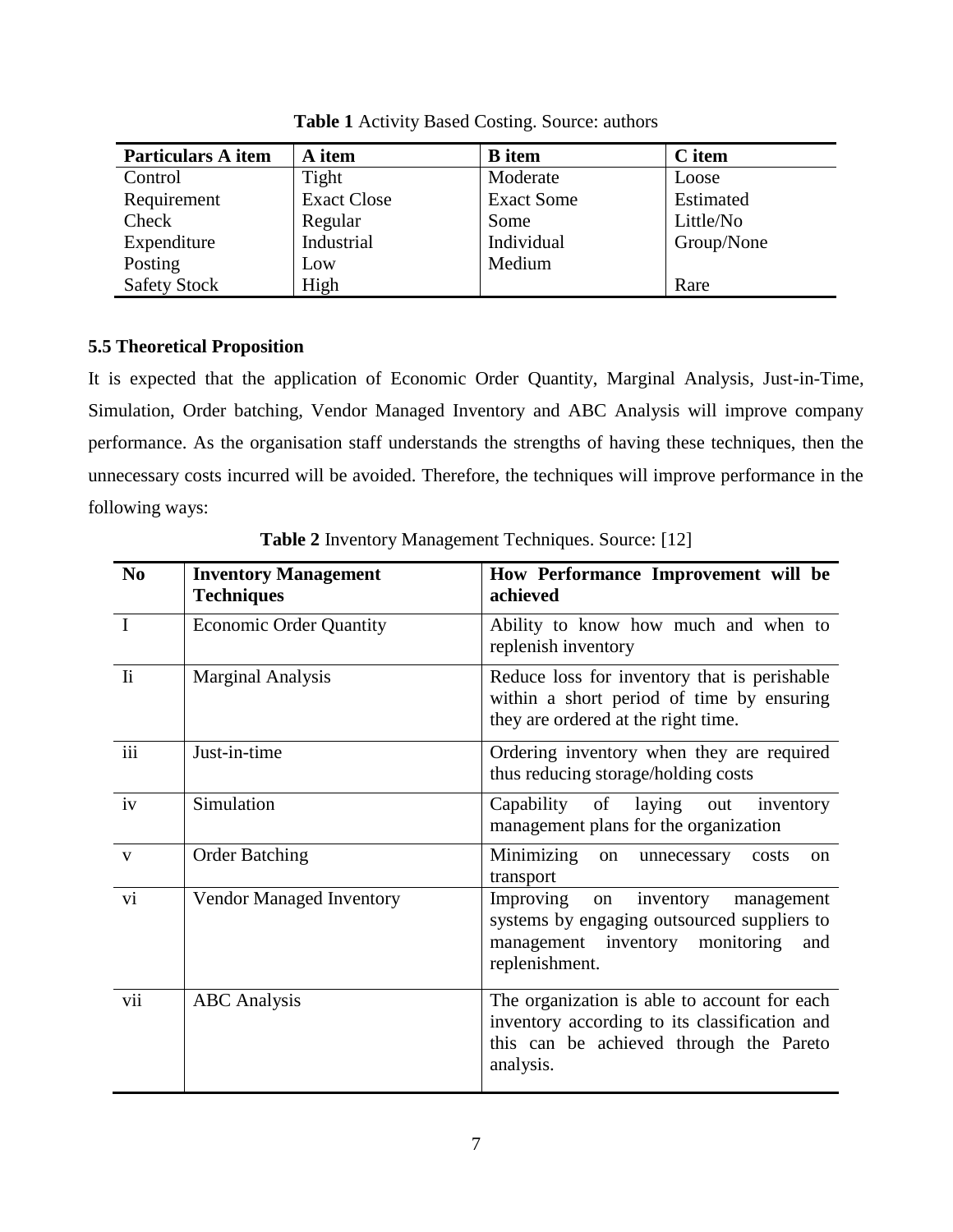#### **6. Review of Relevant Literature**

Inventory control is vitally important to almost every type of business, whether product or service oriented. Inventory control touches almost every facet of operations. A proper balance must be struck to maintain proper inventory with the minimum financial impact on the customer. Inventory control is the activities that maintain stock keeping items at desired levels. In manufacturing since the focus is on physical product, inventory control focus on material control. In order to have clear inventory management, a company should not only focus on logistic management but also on sales and purchase management. Inventory management and control is not only the responsibility of the accounting department and the warehouse, but also the responsibility of the entire organization.

[10] defines inventory management as a form of administration control that is particularly essential in all manufacturing, wholesale and retail organizations. The essence of inventory is, "to have the right goods, quality and quantity, at the right place and time". This process is needed as a part of supply chain network to protect production system against any kind of disturbance. Inventory control is the process of ensuring that the right quality of the relevant stock is available at the right time and in the right place.

Inventory management involves comparison between the costs associated with keeping inventory versus the benefits of holding inventory. Successful inventory management minimize inventory, lowers cost and improves profitability. An optimal inventory level can be based on consideration of the incremental profitability to the opportunity cost of carrying the higher inventory balances [11].

In this 21st century, the internet and internet-based technologies are impacting business in several ways. The various internet and internet technologies that are used in inventory management include emails for accessing and contacting clients, website technologies designed for distributing, searching, and retrieving documents over the Internet. These new technologies are promising to save costs, to improve customer and supplier relationships, business processes and performance, and to open new business opportunities.

[12] opine that Inventory control problems have attracted researchers for many years. Fundamentally, the problem is one of matching supply and demand by efficiently coordinating the production and the distribution of goods. Recent developments in information technology have equipped managers with the means to obtain better and timely information regarding, for example, demand, lead times, available assets and capacity. Technology has also enabled customers to obtain vast amounts of information about a product, such as its physical attributes and availability. In today's increasingly competitive marketplace, consumers are constantly pressuring suppliers to simultaneously

8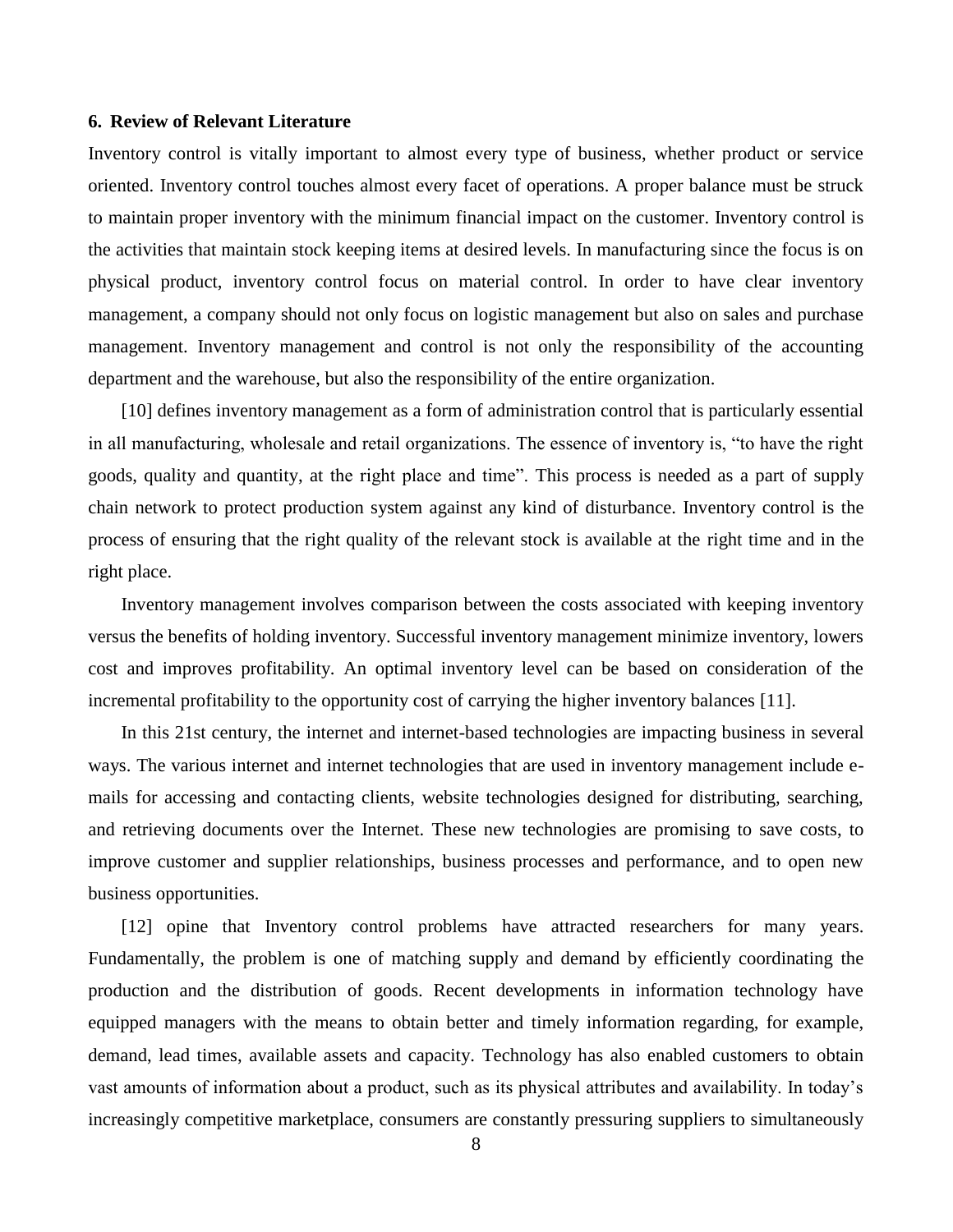reduce costs and lead times and increase the quality of their products. Good inventory management is no longer a competitive advantage. It is an essential capability to survive in a global market.

An important aspect of good inventory management is effective use of information. Knowing how to use information effectively also enables a manager to decide what data to collect, buy and store, and what information technology to invest in. information has no value, if it is not used effectively. For example, an inventory manager can obtain order progress information through the use of a tracking technology. If this information is not used to improve replenishment decisions, then neither the information nor the technology used to obtain it has any value.

Inventory management involves a trade-off between the costs associated with keeping inventory versus the benefits of holding inventory. The benefit of an inventory is to assure that goods will be available as required. The primary costs of an inventory are the opportunity cost of the capital used to finance the inventory, ordering costs, and storage costs. Inventory management seeks to maximize the net benefit– the benefits minus costs – of the inventory [3].

Different inventory items vary in profitability as well as the amount of space they take up.

[13] recommends that the following actions take place within a company in the management of inventory:

- establish purchasing review criteria to review the inventory characteristics
- purchase only the amount of raw materials needed for a production run or a period of time
- Collaboration with vendors to improve the purchasing practice
- improve inventory control through application of effective inventory control systems
- encourage materials exchange within the company
- consider just-in-time manufacturing.

[12] found that effective inventory management was a capability necessary to lead in the global marketplace. He provides four fundamentals of effective inventory management:

- It requires managers to know how best to use available information.
- Managers need to quantify the value of information.
- They need to coordinate decentralized inventory operations.
- Effective inventory management requires decision tools that can be embraced by their users.

The new raw material inventory management policy is targeted at solving the existing problem of having excessive inventory by optimizing current raw material inventory level based on scientific models [14].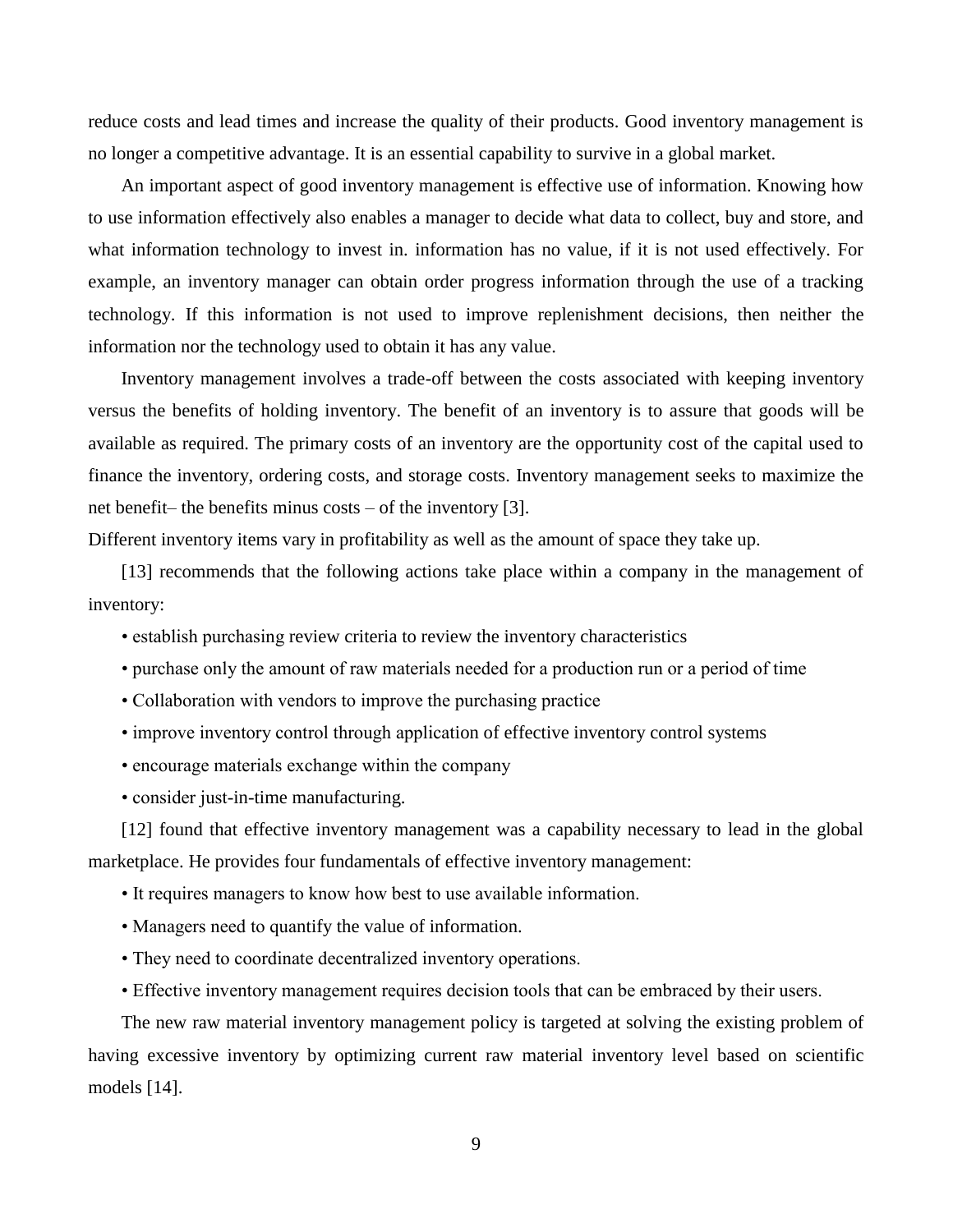The importance of inventory management for small and medium-sized manufacturing companies proved [15] who analyzed its influence on economic performance. His study was aimed especially at machine tool industries sector in India which was an extremely inventory intensive. The results showed that inventory management had really some impact on labor productivity, capital productivity and returns to scale in respondent companies.

# **7. Conclusion**

This paper covers broadly from logistics activities to inventory systems and attempts to determine the role of inventory in logistics systems through extensive review. The main contents of the research include a review of logistics development, the characters of various inventory operations in logistics activities, the applications of logistics in various fields, and its cooperation with inventory systems.

Inventory and logistics systems have interdependent relationships. Logistics management needs inventory management to perform its activities and meanwhile, a successful logistics system could help to improve warehouse environment and operational activities [16]. Inventory plays an important role in logistics system and its activities appear in various sections of logistics processes [17]. Without the linking of Inventory with other logistics activities, a powerful logistics strategy cannot bring its capacity into full play.

# **References**

- [1] Kotler, P. (2002). Social Marketing Improving the Quality of Life, 2nd edition. Prentice Hall, New Jersey Ltd., UK.
- [2] Kumar, P. & Anas, M. (2013). An ABC-Analysis for the Multiple- Products Inventory Management. International Journal of Research in Engineering & Advanced Technology, 1(5). ISSN 2320-8791.
- [3] Council of Logistics Management. (1991). Definition of Logistics, from http://www.cscmp.org/.
- [4] Tilanus, B. (1997). Information Systems in Logistics and Transportation. Elsevier Science. 350 p. ISBN 978-0080430546.
- [5] Chalotra, V. (2013). Inventory management and small firms' growth: An analytical study in supply chain. Vision, 17(3), 213-222.